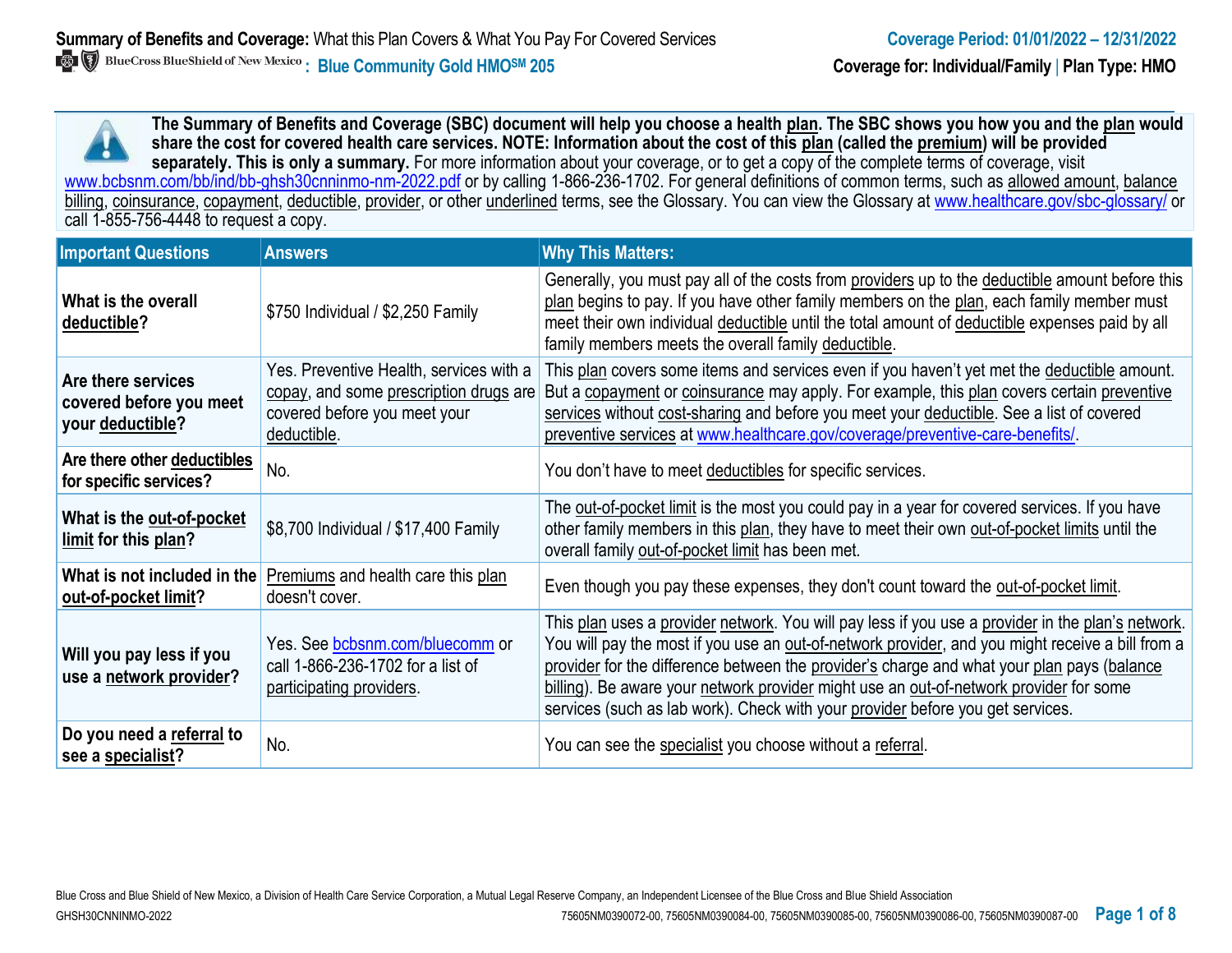

All **copayment** and **coinsurance** costs shown in this chart are after your **deductible** has been met, if a **deductible** applies.

| <b>Common</b>                                                | <b>Services You May Need</b>                        | <b>What You Will Pay</b>                                                                                        |                                                              | <b>Limitations, Exceptions, &amp; Other</b>                                                                                                                        |
|--------------------------------------------------------------|-----------------------------------------------------|-----------------------------------------------------------------------------------------------------------------|--------------------------------------------------------------|--------------------------------------------------------------------------------------------------------------------------------------------------------------------|
| <b>Medical Event</b>                                         |                                                     | <b>Participating Provider</b><br>(You will pay the least)                                                       | <b>Non-Participating Provider</b><br>(You will pay the most) | <b>Important Information</b>                                                                                                                                       |
|                                                              | Primary care visit to treat an<br>injury or illness | \$35/visit; deductible does not<br>apply                                                                        | Not Covered                                                  | Virtual visits: No Charge; deductible<br>does not apply. See your benefit<br>booklet* for details.                                                                 |
| If you visit a health<br>care provider's office<br>or clinic | <b>Specialist visit</b>                             | \$50/visit; deductible does not<br>apply                                                                        | <b>Not Covered</b>                                           | None                                                                                                                                                               |
|                                                              | Preventive care/screening/<br>immunization          | No Charge; deductible does not<br>apply                                                                         | <b>Not Covered</b>                                           | You may have to pay for services that<br>aren't preventive. Ask your provider if<br>the services needed are preventive.<br>Then check what your plan will pay for. |
| If you have a test                                           | Diagnostic test (x-ray, blood<br>work)              | Freestanding Facility: \$10/lab,<br>$$20/x-ray$<br>Hospital: \$20/lab, \$40/x-ray;<br>deductible does not apply | <b>Not Covered</b>                                           | Preauthorization may be required; see<br>your benefit booklet* for details. No<br>charge for Covid test, services and<br>vaccine.                                  |
|                                                              | Imaging (CT/PET scans,<br>MRI <sub>s</sub> )        | Freestanding Facility: 20%<br>coinsurance<br>Hospital: 30% coinsurance                                          | <b>Not Covered</b>                                           | Preauthorization may be required; see<br>your benefit booklet* for details.<br>Gynecological or obstetrical ultrasounds<br>do not require preauthorization.        |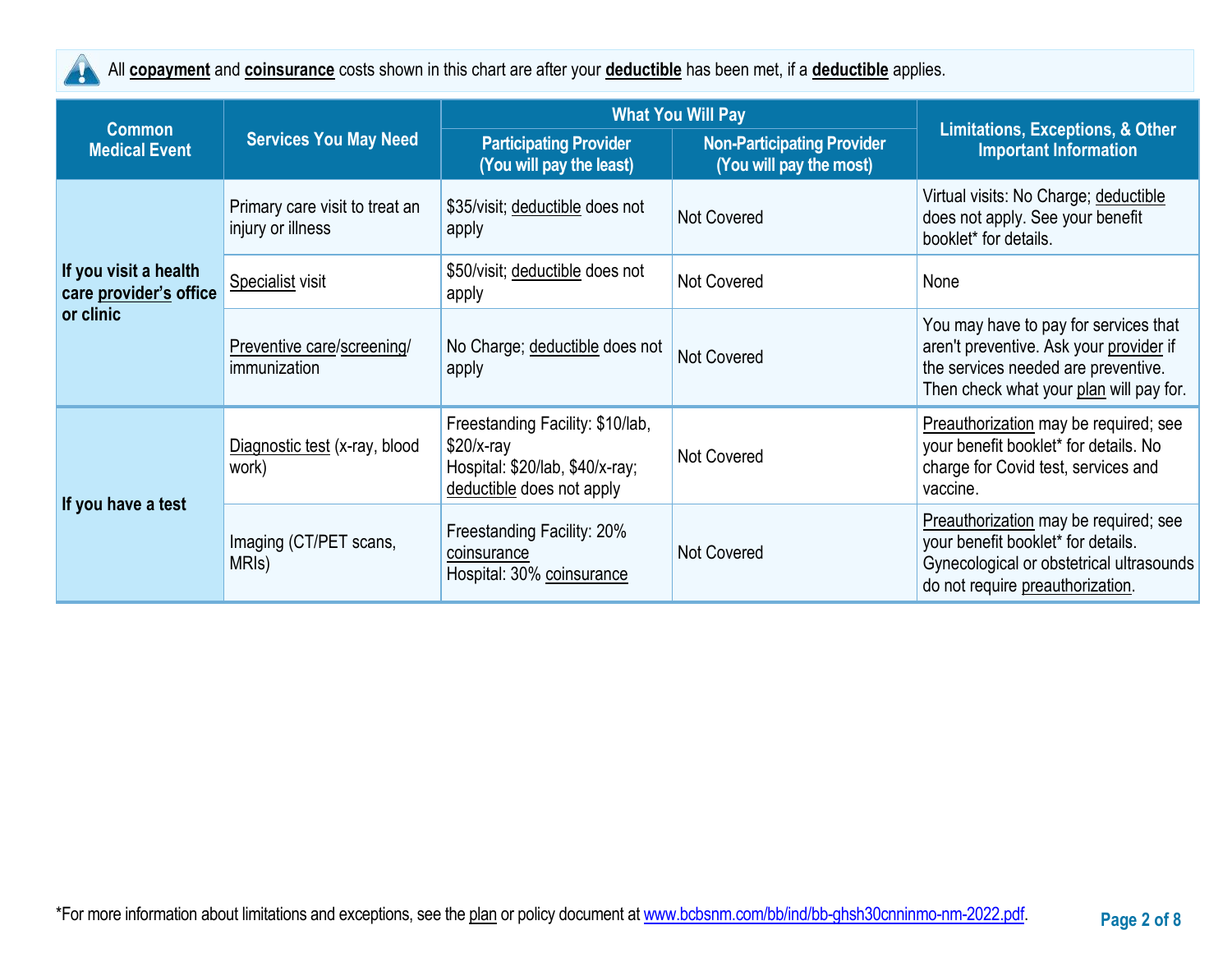| <b>Common</b>                                                                        |                                                   | <b>What You Will Pay</b>                                                                                                               | <b>Limitations, Exceptions, &amp; Other</b>                                 |                                                                                                                                                                                                        |
|--------------------------------------------------------------------------------------|---------------------------------------------------|----------------------------------------------------------------------------------------------------------------------------------------|-----------------------------------------------------------------------------|--------------------------------------------------------------------------------------------------------------------------------------------------------------------------------------------------------|
| <b>Services You May Need</b><br><b>Medical Event</b>                                 |                                                   | <b>Participating Provider</b><br>(You will pay the least)                                                                              | <b>Non-Participating Provider</b><br>(You will pay the most)                | <b>Important Information</b>                                                                                                                                                                           |
|                                                                                      | Preferred generic drugs<br>(Tier 1)               | Retail: Preferred - No Charge<br>Participating - \$10/prescription<br>Mail: No Charge; deductible does<br>not apply                    | Not Covered                                                                 | Limited to a 30-day supply at retail (or a<br>90-day supply at a network of select<br>retail pharmacies). Up to a 90-day supply<br>at mail order. Specialty drugs limited to a                         |
| If you need drugs to<br>treat your illness or<br>condition<br>More information about | Non-preferred generic drugs<br>(Tier 2)           | Retail: Preferred -<br>\$10/prescription<br>Participating - \$20/prescription<br>Mail: \$30/prescription; deductible<br>does not apply | Not Covered                                                                 | 30-day supply.<br>Payment of the difference between the<br>cost of a brand name drug and a generic<br>may also be required if a generic drug is<br>available.<br>Your cost share for a covered insulin |
| prescription drug<br>coverage is available                                           | Preferred brand drugs<br>(Tier 3)                 | Preferred - 20% coinsurance<br>Participating - 25% coinsurance                                                                         | Not Covered                                                                 | drug will not exceed \$25 per 30-day<br>supply.                                                                                                                                                        |
| at<br>www.bcbsnm.com/rx22                                                            | Non-preferred brand drugs<br>(Tier 4)             | Preferred - 35% coinsurance<br>Participating - 40% coinsurance                                                                         | Not Covered                                                                 | Certain prescription drugs for the<br>treatment of mental illness, behavioral<br>health, or substance abuse disorders will                                                                             |
|                                                                                      | Preferred specialty drugs<br>(Tier 5)             | 45% coinsurance                                                                                                                        | Not Covered                                                                 | be covered at No Charge to you, when<br>obtained from a participating pharmacy.                                                                                                                        |
|                                                                                      | Non-preferred specialty drugs<br>(Tier 6)         | 50% coinsurance                                                                                                                        | Not Covered                                                                 | See your plan's covered drug list for<br>details.                                                                                                                                                      |
| If you have outpatient<br>surgery                                                    | Facility fee (e.g., ambulatory<br>surgery center) | Freestanding Facility: \$600/visit<br>plus 20% coinsurance<br>Hospital: \$600/visit plus 30%<br>coinsurance                            | <b>Not Covered</b>                                                          | Preauthorization may be required for<br>non-emergency surgery.<br><b>Outpatient Infusion Therapy: Facility</b><br>\$1,000, Physician in home, office, or                                               |
|                                                                                      | Physician/surgeon fees                            | 30% coinsurance                                                                                                                        | Not Covered                                                                 | infusion suite \$100; see your benefit<br>booklet* for details.                                                                                                                                        |
|                                                                                      | <b>Emergency room care</b>                        | Facility: \$500/visit plus 30%<br>coinsurance<br>Physician: 30% coinsurance                                                            | Facility: \$500/visit plus 30%<br>coinsurance<br>Physician: 30% coinsurance | Facility copay waived if admitted.                                                                                                                                                                     |
| If you need immediate<br>medical attention                                           | <b>Emergency medical</b><br>transportation        | 30% coinsurance                                                                                                                        | 30% coinsurance                                                             | Preauthorization may be required for<br>non-emergency transportation; see your<br>benefit booklet <sup>*</sup> for details.                                                                            |
|                                                                                      | Urgent care                                       | \$50/visit; deductible does not<br>apply                                                                                               | \$50/visit; deductible does not apply                                       | None                                                                                                                                                                                                   |
| If you have a hospital<br>stay                                                       | Facility fee (e.g., hospital<br>room)             | \$850/visit plus 30% coinsurance                                                                                                       | <b>Not Covered</b>                                                          | Preauthorization may be required, unless<br>for emergency.                                                                                                                                             |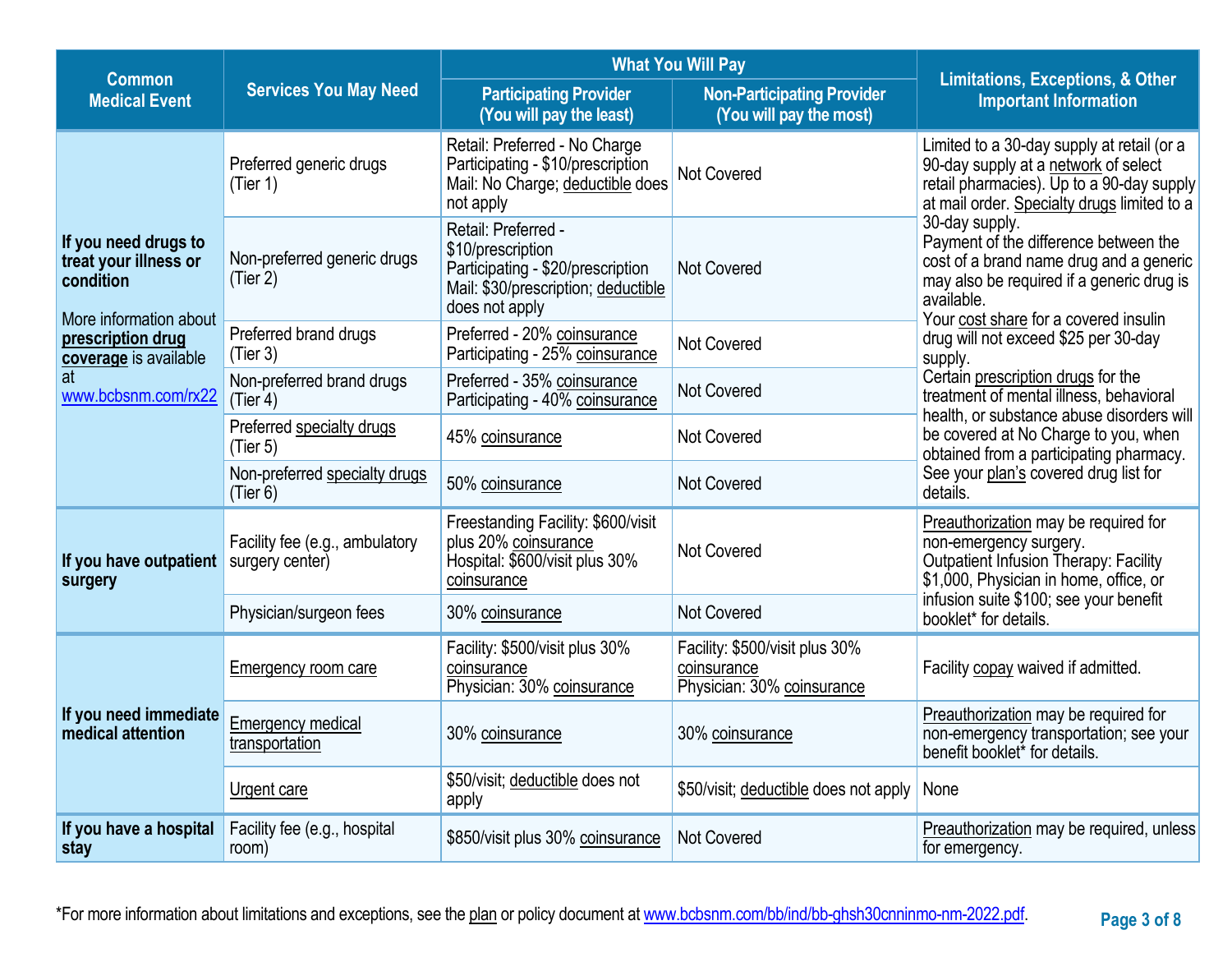| <b>Common</b>                            |                              | <b>What You Will Pay</b>                                  |                                                              | <b>Limitations, Exceptions, &amp; Other</b>                                 |  |
|------------------------------------------|------------------------------|-----------------------------------------------------------|--------------------------------------------------------------|-----------------------------------------------------------------------------|--|
| <b>Medical Event</b>                     | <b>Services You May Need</b> | <b>Participating Provider</b><br>(You will pay the least) | <b>Non-Participating Provider</b><br>(You will pay the most) | <b>Important Information</b>                                                |  |
|                                          | Physician/surgeon fees       | 30% coinsurance                                           | Not Covered                                                  | Preauthorization may be required, unless<br>for emergency.                  |  |
| If you need mental<br>health, behavioral | <b>Outpatient services</b>   | No Charge; deductible does not<br>apply                   | Not Covered                                                  | Preauthorization may be required; see<br>your benefit booklet* for details. |  |
| health, or substance<br>abuse services   | Inpatient services           | No Charge; deductible does not<br>apply                   | Not Covered                                                  | Preauthorization may be required; see<br>your benefit booklet* for details. |  |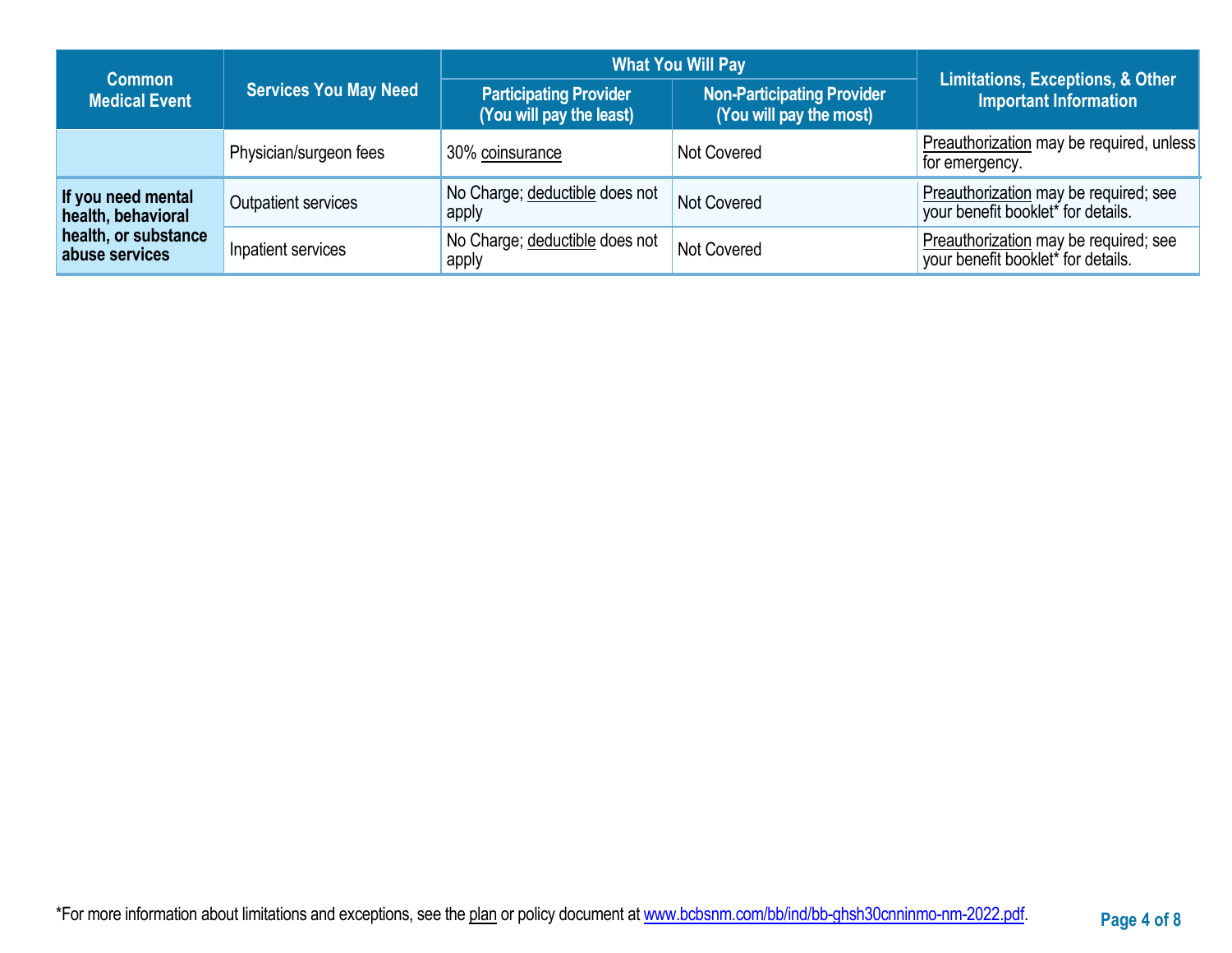| <b>Common</b>                                                           |                                                    | <b>What You Will Pay</b>                                                                                                                          |                                                                          | <b>Limitations, Exceptions, &amp; Other</b>                                                                                                                                                                                                                                                               |  |
|-------------------------------------------------------------------------|----------------------------------------------------|---------------------------------------------------------------------------------------------------------------------------------------------------|--------------------------------------------------------------------------|-----------------------------------------------------------------------------------------------------------------------------------------------------------------------------------------------------------------------------------------------------------------------------------------------------------|--|
| <b>Services You May Need</b><br><b>Medical Event</b>                    |                                                    | <b>Participating Provider</b><br>(You will pay the least)                                                                                         | <b>Non-Participating Provider</b><br>(You will pay the most)             | <b>Important Information</b>                                                                                                                                                                                                                                                                              |  |
|                                                                         | Office visits                                      | Primary care: \$35<br>Specialist: \$50; deductible does<br>not apply                                                                              | Not Covered                                                              | Copay applies to first prenatal visit (per<br>pregnancy).<br>Cost sharing does not apply for                                                                                                                                                                                                              |  |
| If you are pregnant                                                     | Childbirth/delivery professional<br>services       | 30% coinsurance                                                                                                                                   | Not Covered                                                              | preventive services. Depending on the<br>type of services, a copayment,<br>coinsurance, or deductible may apply.                                                                                                                                                                                          |  |
|                                                                         | Childbirth/delivery facility<br>services           | \$850/visit plus 30% coinsurance                                                                                                                  | <b>Not Covered</b>                                                       | Maternity care may include tests and<br>services described elsewhere in the SBC<br>(i.e. ultrasound).                                                                                                                                                                                                     |  |
|                                                                         | Not Covered<br>Home health care<br>30% coinsurance |                                                                                                                                                   |                                                                          | 100 visits/year. Preauthorization may be<br>required.                                                                                                                                                                                                                                                     |  |
| If you need help<br>recovering or have<br>other special health<br>needs | <b>Rehabilitation services</b>                     | Physical, occupational and<br>speech therapies: \$35/visit;<br>deductible does not apply<br>All other Rehabilitation services:<br>30% coinsurance | Not Covered                                                              | Physical, occupational, and speech<br>therapies in an office or outpatient<br>setting, performed by providers acting<br>within the scope of their license,<br>including Chiropractors and Doctors of<br>Oriental Medicine.<br>Preauthorization may be required. See<br>your benefit booklet* for details. |  |
|                                                                         | <b>Habilitation services</b>                       | 30% coinsurance                                                                                                                                   | Not Covered                                                              |                                                                                                                                                                                                                                                                                                           |  |
|                                                                         | Skilled nursing care                               | 30% coinsurance                                                                                                                                   | Not Covered                                                              | 60 days/year. Preauthorization may be<br>required.                                                                                                                                                                                                                                                        |  |
|                                                                         | Durable medical equipment                          | 30% coinsurance                                                                                                                                   | Not Covered                                                              | Preauthorization may be required.                                                                                                                                                                                                                                                                         |  |
|                                                                         | Hospice services                                   | 30% coinsurance                                                                                                                                   | Not Covered                                                              | Preauthorization may be required.                                                                                                                                                                                                                                                                         |  |
| If your child needs<br>dental or eye care                               | Children's eye exam                                | No Charge; deductible does not<br>apply                                                                                                           | Up to a \$30 reimbursement is<br>available; deductible does not<br>apply | One visit per year. Out-of-Network<br>reimbursement will not exceed the retail<br>cost. See your benefit booklet* (Pediatric<br>Vision Care Benefits) for details.                                                                                                                                        |  |
|                                                                         | Children's glasses                                 | No Charge; deductible does not<br>apply                                                                                                           | Reimbursement is available;<br>deductible does not apply                 | One pair of glasses per year.<br>Reimbursement for frames, lenses, and<br>lens options purchased Out-of-Network<br>is available (not to exceed the retail<br>cost). See your benefit booklet*<br>(Pediatric Vision Care Benefits) for<br>details.                                                         |  |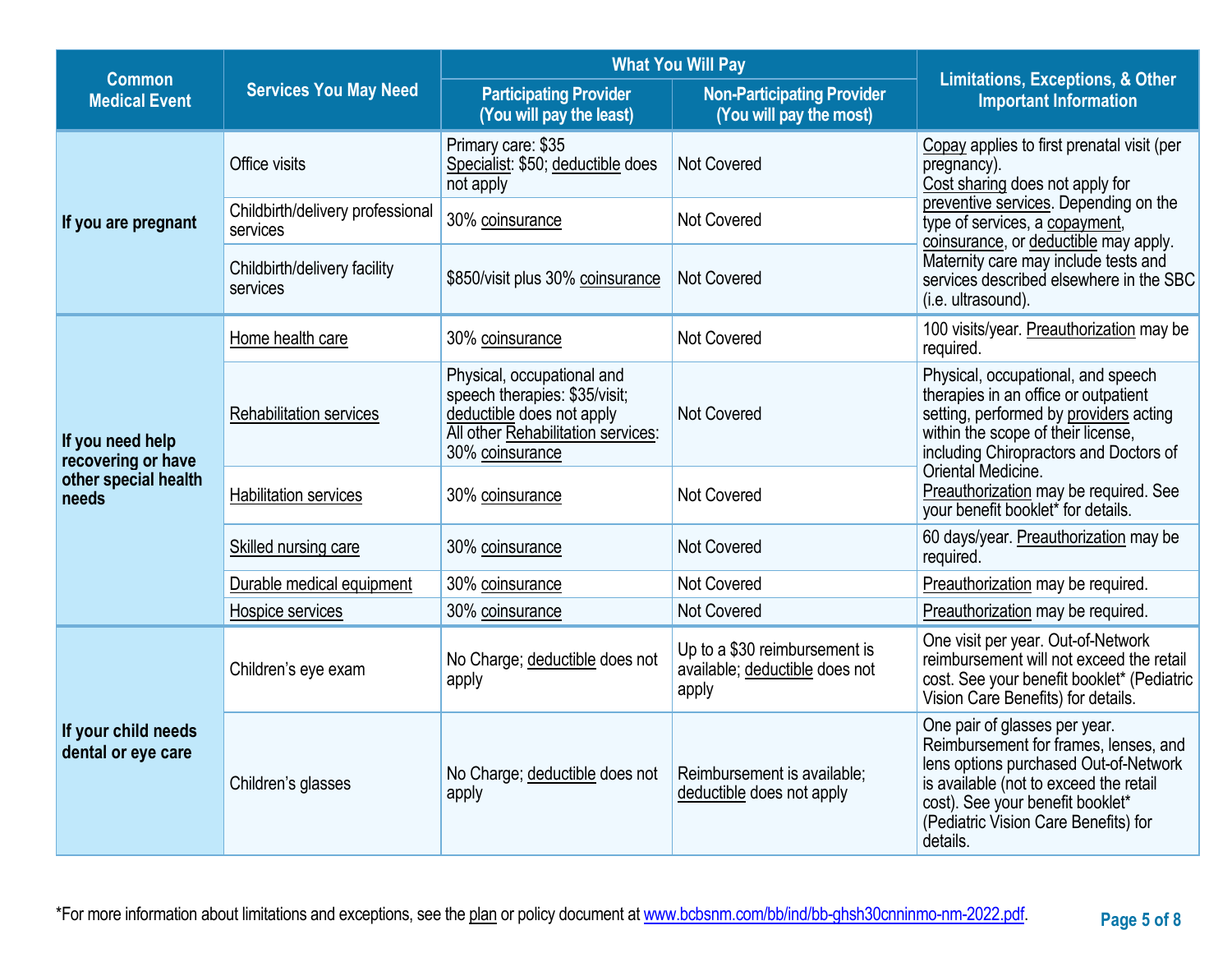|                                       |                                         | <b>What You Will Pay</b>                                  |                                                              | Limitations, Exceptions, & Other                                                     |  |
|---------------------------------------|-----------------------------------------|-----------------------------------------------------------|--------------------------------------------------------------|--------------------------------------------------------------------------------------|--|
| <b>Common</b><br><b>Medical Event</b> | <b>Services You May Need</b>            | <b>Participating Provider</b><br>(You will pay the least) | <b>Non-Participating Provider</b><br>(You will pay the most) | <b>Important Information</b>                                                         |  |
|                                       | <sup>1</sup> Children's dental check-up | Not Covered                                               | Not Covered                                                  | Pediatric dental coverage can be<br>purchased separately as a stand-alone<br>policy. |  |

## **Excluded Services & Other Covered Services:**

| Services Your Plan Generally Does NOT Cover (Check your policy or plan document for more information and a list of any other excluded services.)                                                                                               |                                                                                                                              |                                                                                                                                                                                                                                                           |  |  |
|------------------------------------------------------------------------------------------------------------------------------------------------------------------------------------------------------------------------------------------------|------------------------------------------------------------------------------------------------------------------------------|-----------------------------------------------------------------------------------------------------------------------------------------------------------------------------------------------------------------------------------------------------------|--|--|
| Cosmetic surgery<br>Dental care (Adult, routine dental)<br>Infertility treatment (except for diagnosis and<br>medically indicated treatments for physical<br>conditions causing infertility)                                                   | Long-term care<br>Non-emergency care when traveling outside the<br>$\bullet$<br>U.S.<br>Private-duty nursing<br>$\bullet$    | Routine eye care (Adult)<br>• Routine foot care (unless you are diabetic)                                                                                                                                                                                 |  |  |
|                                                                                                                                                                                                                                                | Other Covered Services (Limitations may apply to these services. This isn't a complete list. Please see your plan document.) |                                                                                                                                                                                                                                                           |  |  |
| Abortion care (only if the pregnancy is the result of •<br>rape or incest, or for a pregnancy which, as certified .<br>by a physician, places the woman in danger of<br>death unless an abortion is performed)<br>Acupuncture (20 visits/year) | Bariatric surgery<br>Chiropractic care (20 visits/year)                                                                      | Hearing aids (limit 1 item per hearing impaired ear<br>every 3 years)<br>Weight loss programs (only dietary evaluations,<br>medically necessary prescription drugs and<br>counseling for medical management of morbid<br>obesity and obesity are covered) |  |  |

Your Rights to Continue Coverage: There are agencies that can help if you want to continue your coverage after it ends. The contact information for those agencies is: the plan at 1-866-236-1702. You may also contact your state insurance department at 1-855-427-5674. Other coverage options may be available to you too, including buying individual insurance coverage through the Health Insurance Marketplace or the New Mexico State-Based Exchange BeWellnm at [www.BeWellnm.com.](http://www.bewellnm.com/) For more information about the Marketplace, visit [www.HealthCare.gov](http://www.healthcare.gov/) or call 1-800-318-2596.

Your Grievance and Appeals Rights: There are agencies that can help if you have a complaint against your plan for a denial of a claim. This complaint is called a grievance or appeal. For more information about your rights, look at the explanation of benefits you will receive for that medical claim. Your plan documents also provide complete information to submit a claim, appeal, or a grievance for any reason to your plan. For more information about your rights, this notice, or assistance, contact: Blue Cross and Blue Shield of New Mexico (BCBSNM) Appeals Unit at 1-866-236-1702. You may also contact the U.S. Department of Labor's Employee Benefits Security Administration at 1-866-444-EBSA (3272) or visit [www.dol.gov/ebsa/healthreform.](http://www.dol.gov/ebsa/healthreform) Additionally, a consumer assistance program can help you file your appeal. Contact the New Mexico Superintendent of Insurance toll-free at 1-855-427-5674 or visit [www.osi.state.nm.us.](http://www.osi.state.nm.us/)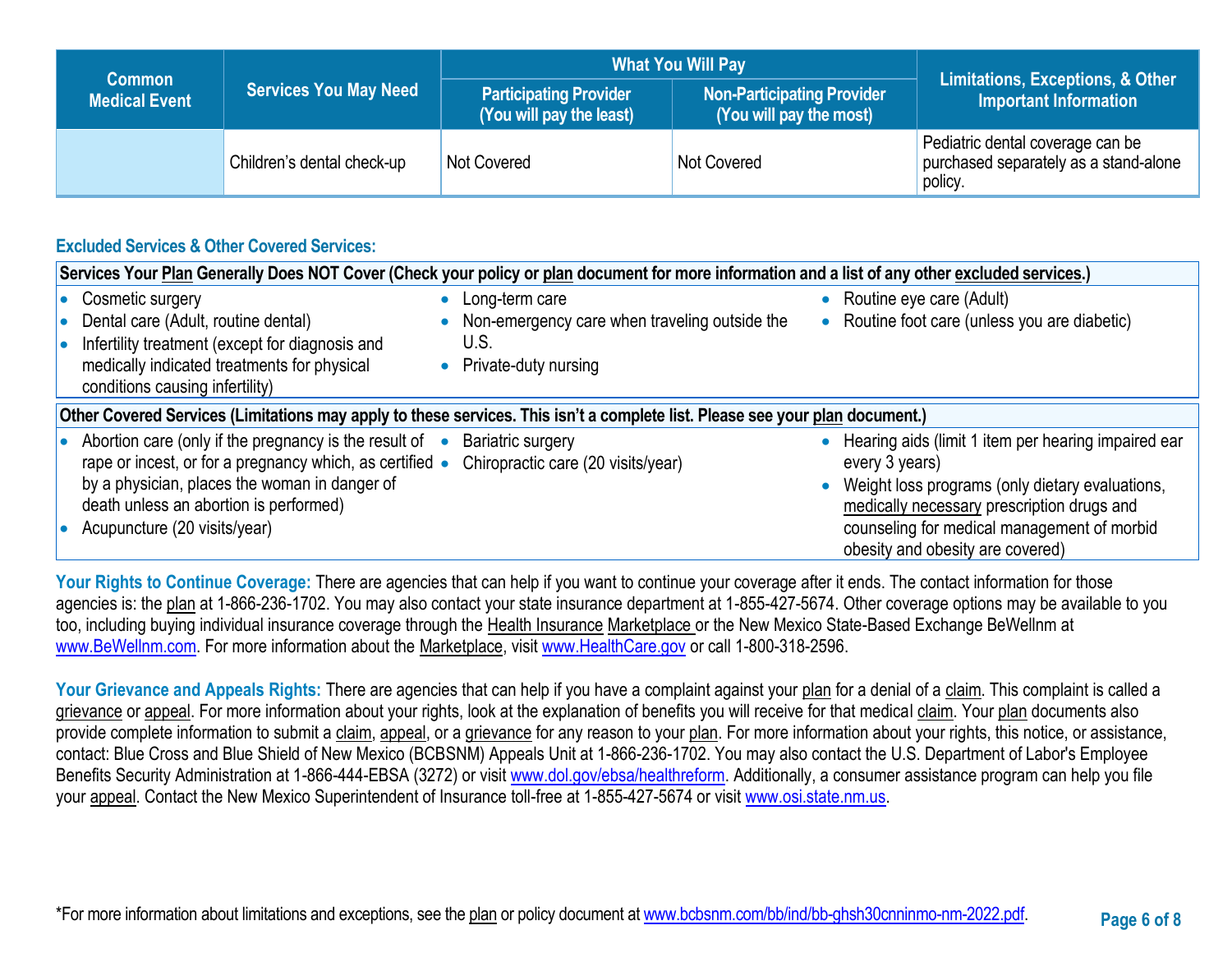## **Does this plan provide Minimum Essential Coverage? Yes**

Minimum Essential Coverage generally includes plans, health insurance available through the Marketplace or other individual market policies, Medicare, Medicaid, CHIP, TRICARE, and certain other coverage. If you are eligible for certain types of Minimum Essential Coverage, you may not be eligible for the premium tax credit.

### **Does this plan meet the Minimum Value Standards? Not Applicable**

If your plan doesn't meet the Minimum Value Standards, you may be eligible for a premium tax credit to help you pay for a plan through the Marketplace.

### **Language Access Services:**

Spanish (Español): Para obtener asistencia en Español, llame al 1-866-236-1702. Tagalog (Tagalog): Kung kailangan ninyo ang tulong sa Tagalog tumawag sa 1-866-236-1702. Chinese (中文): 如果需要中文的帮助,请拨打这个号码 1-866-236-1702. Navajo (Dine): Dinek'ehgo shika at'ohwol ninisingo, kwiijigo holne' 1-866-236-1702.

*To see examples of how this plan might cover costs for a sample medical situation, see the next section.*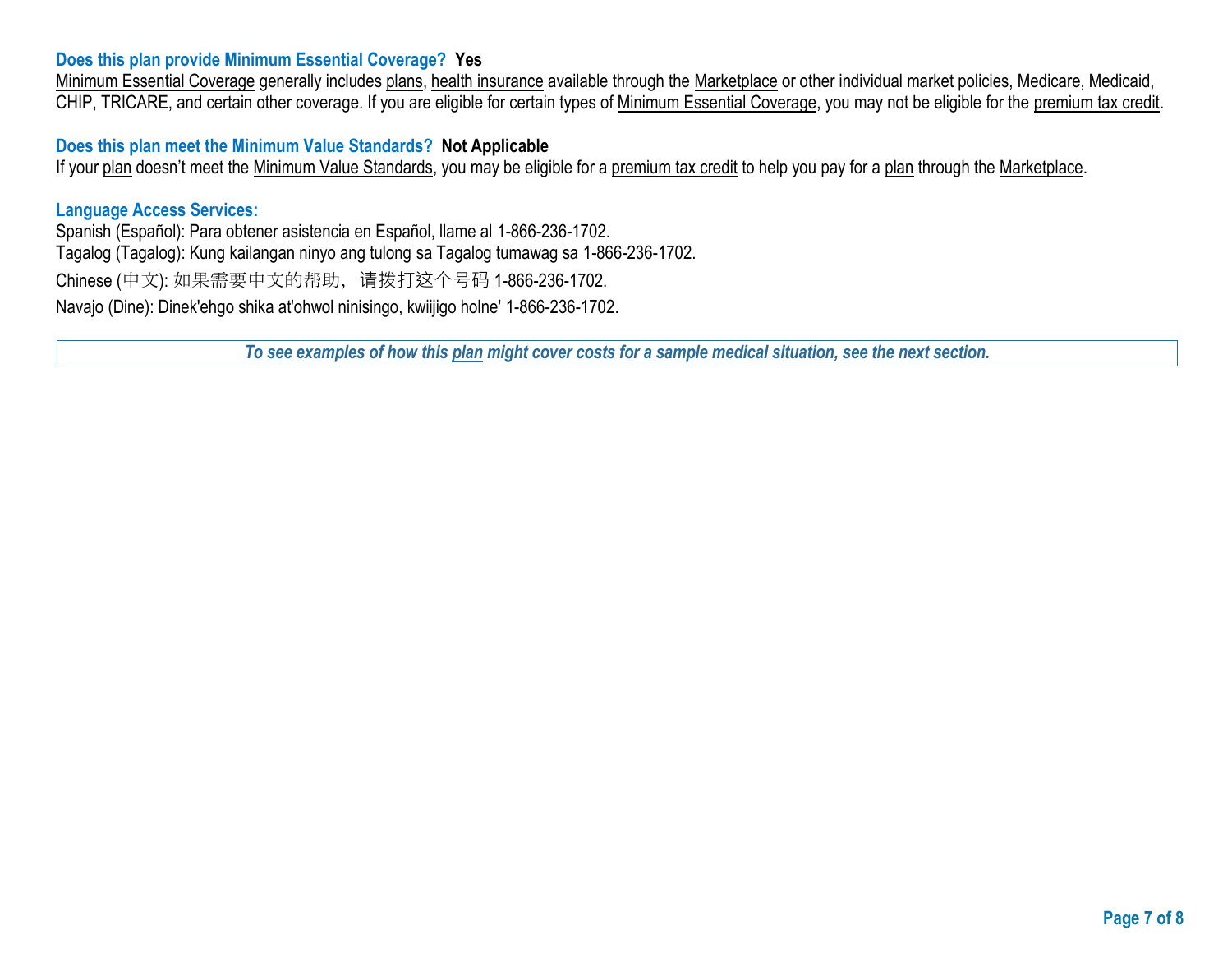

**This is not a cost estimator.** Treatments shown are just examples of how this plan might cover medical care. Your actual costs will be different depending on the actual care you receive, the prices your providers charge, and many other factors. Focus on the cost-sharing amounts (deductibles, copayments and coinsurance) and excluded services under the plan. Use this information to compare the portion of costs you might pay under different health plans. Please note these coverage examples are based on self-only coverage.

| Peg is Having a Baby                         |
|----------------------------------------------|
| (9 months of in-network pre-natal care and a |
| hospital delivery)                           |

| The plan's overall deductible     | \$750     |
|-----------------------------------|-----------|
| ■ Specialist copayment            | \$50      |
| ■ Hospital (facility) copay/coins | \$850+30% |
| Other coinsurance                 | 30%       |

**This EXAMPLE event includes services like:**  Specialist office visits (*prenatal care)* Childbirth/Delivery Professional Services Childbirth/Delivery Facility Services Diagnostic tests (*ultrasounds and blood work)* Specialist visit *(anesthesia)* 

| <b>Total Example Cost</b> | \$12,700 |
|---------------------------|----------|
|                           |          |

## **In this example, Peg would pay:**

| <b>Cost Sharing</b>        |         |  |  |
|----------------------------|---------|--|--|
| Deductibles                | \$750   |  |  |
| Copayments                 | \$1,100 |  |  |
| Coinsurance                | \$2,900 |  |  |
| What isn't covered         |         |  |  |
| Limits or exclusions       |         |  |  |
| The total Peg would pay is | \$4,810 |  |  |

# **Managing Joe's Type 2 Diabetes** (a year of routine in-network care of a wellcontrolled condition)

| The plan's overall deductible     | \$750     |
|-----------------------------------|-----------|
| ■ Specialist copayment            | \$50      |
| ■ Hospital (facility) copay/coins | \$850+30% |
| Other coinsurance                 | 30%       |

#### **This EXAMPLE event includes services like:**  Primary care physician office visits (*including disease education)* Diagnostic tests *(blood work)* Prescription drugs

Durable medical equipment *(glucose meter)* 

**Total Example Cost \$5,600** 

## **In this example, Joe would pay:**

| Cost Sharing               |         |  |
|----------------------------|---------|--|
| Deductibles                | \$750   |  |
| Copayments                 | \$800   |  |
| Coinsurance                | \$10    |  |
| What isn't covered         |         |  |
| Limits or exclusions       | \$20    |  |
| The total Joe would pay is | \$1,580 |  |

## **Mia's Simple Fracture** (in-network emergency room visit and follow up care)

| ■ The plan's overall deductible   | \$750     |
|-----------------------------------|-----------|
| ■ Specialist copayment            | \$50      |
| ■ Hospital (facility) copay/coins | \$850+30% |
| Other coinsurance                 | 30%       |

### **This EXAMPLE event includes services like:**

Emergency room care *(including medical supplies)* Diagnostic test *(x-ray)* Durable medical equipment *(crutches)* Rehabilitation services *(physical therapy)*

| <b>Total Example Cost</b> | \$2,800 |
|---------------------------|---------|
|                           |         |

### **In this example, Mia would pay:**

| Cost Sharing               |         |  |
|----------------------------|---------|--|
| Deductibles                | \$750   |  |
| Copayments                 | \$600   |  |
| Coinsurance                | \$300   |  |
| What isn't covered         |         |  |
| Limits or exclusions       | \$0     |  |
| The total Mia would pay is | \$1,650 |  |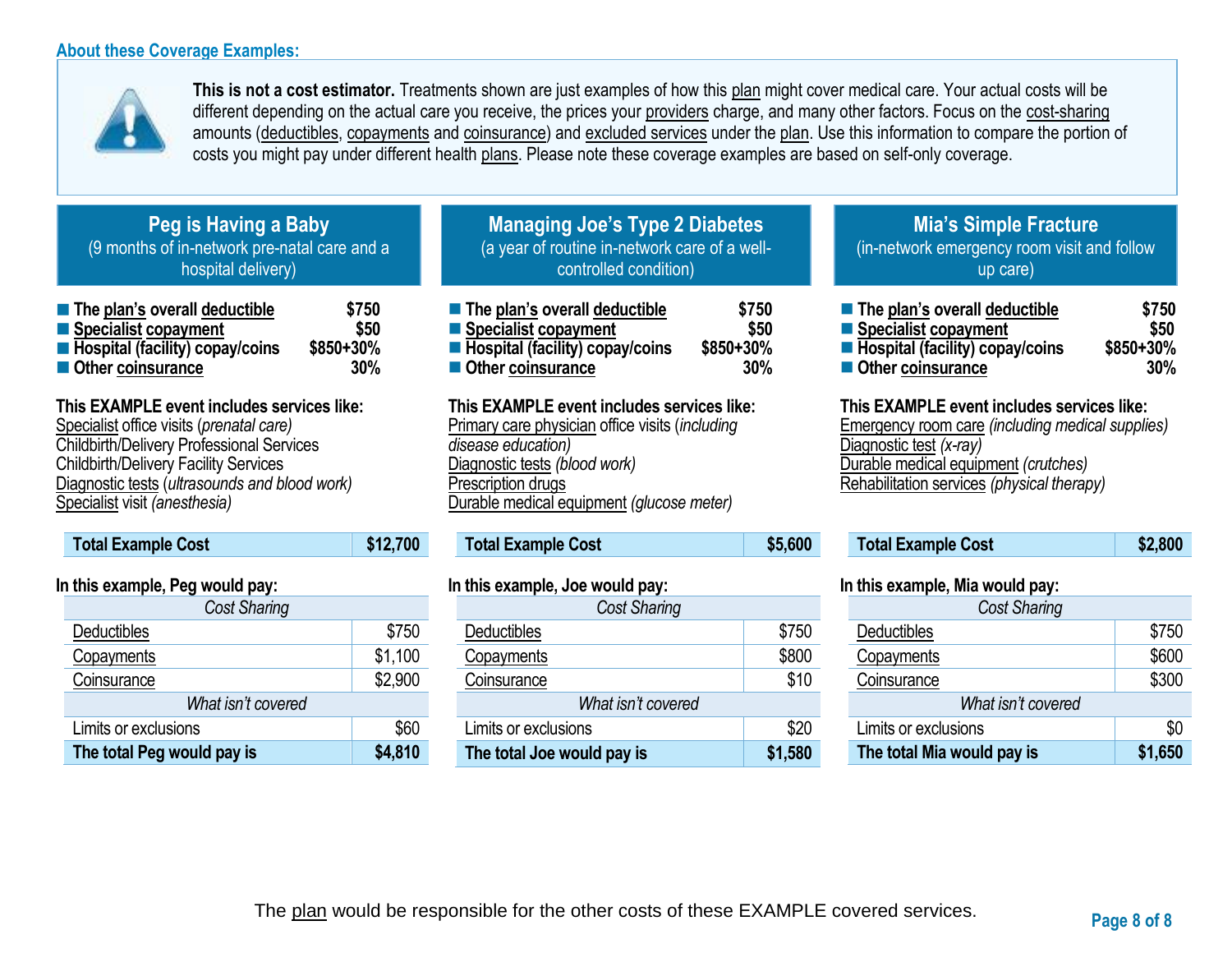| Health care coverage is important for everyone.<br>We provide free communication aids and services for anyone with a disability or who needs language assistance.<br>We do not discriminate on the basis of race, color, national origin, sex, gender identity, age, sexual orientation,<br>health status or disability.                                                                                                                                       |                                                                                                                                     |                                                                                             |  |
|----------------------------------------------------------------------------------------------------------------------------------------------------------------------------------------------------------------------------------------------------------------------------------------------------------------------------------------------------------------------------------------------------------------------------------------------------------------|-------------------------------------------------------------------------------------------------------------------------------------|---------------------------------------------------------------------------------------------|--|
| To receive language or communication assistance free of charge, please call us at 855-710-6984.                                                                                                                                                                                                                                                                                                                                                                |                                                                                                                                     |                                                                                             |  |
| If you believe we have failed to provide a service, or think we have discriminated in another way, contact us to file a grievance.<br>Office of Civil Rights Coordinator<br>300 E. Randolph St.<br>35th Floor<br>Chicago, Illinois 60601                                                                                                                                                                                                                       | Phone:<br>TTY/TDD:<br>Fax: The Contract of the Contract of the Contract of the Contract of the Contract of the Contract o<br>Email: | 855-664-7270 (voicemail)<br>855-661-6965<br>855-661-6960<br>CivilRightsCoordinator@hcsc.net |  |
| You may file a civil rights complaint with the U.S. Department of Health and Human Services, Office for Civil Rights, at:<br>U.S. Dept. of Health & Human Services<br>800-368-1019<br>Phone: The Phone<br>200 Independence Avenue SW<br>TTY/TDD:<br>800-537-7697<br>Room 509F, HHH Building 1019<br>Complaint Portal: https://ocrportal.hhs.gov/ocr/portal/lobby.jsf<br>Washington, DC 20201<br>Complaint Forms: http://www.hhs.gov/ocr/office/file/index.html |                                                                                                                                     |                                                                                             |  |